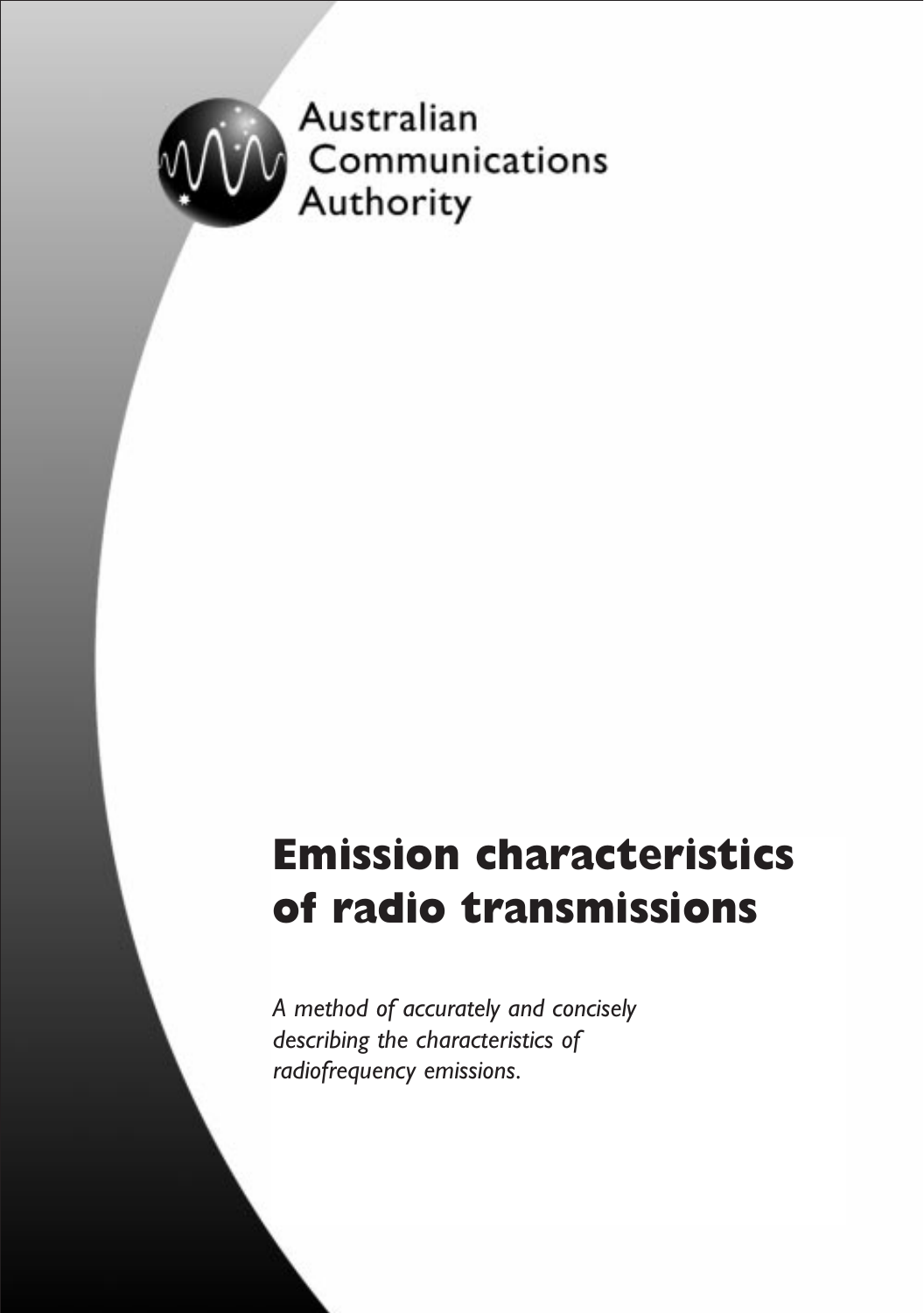# **Introduction**

The designation of emissions is one of the fundamental tools of radiofrequency spectrum management, providing essential information to the Australian Communications Authority (ACA). The objective is to record accurately and concisely the significant characteristics of emissions.

The ready availability of this information assists the ACA in planning the protection of services from mutual interference; the availability of a concise system facilitates the exchange of accurate information in both the national and international environment.

The following information will serve to explain to interested persons the method that was adopted. The method came into use on a world wide basis on 1 January 1982.

#### **Salient features of the method**

Full designation of emissions comprise a total of nine alphanumeric symbols, the first seven being mandatory. These nine symbols are divided in the ratio 4:3:2.

The first four symbols provide details of the necessary bandwidth which can range from 0.001 Hz to 999 GHz.

The next three symbols provide details of the basic characteristics of the emission.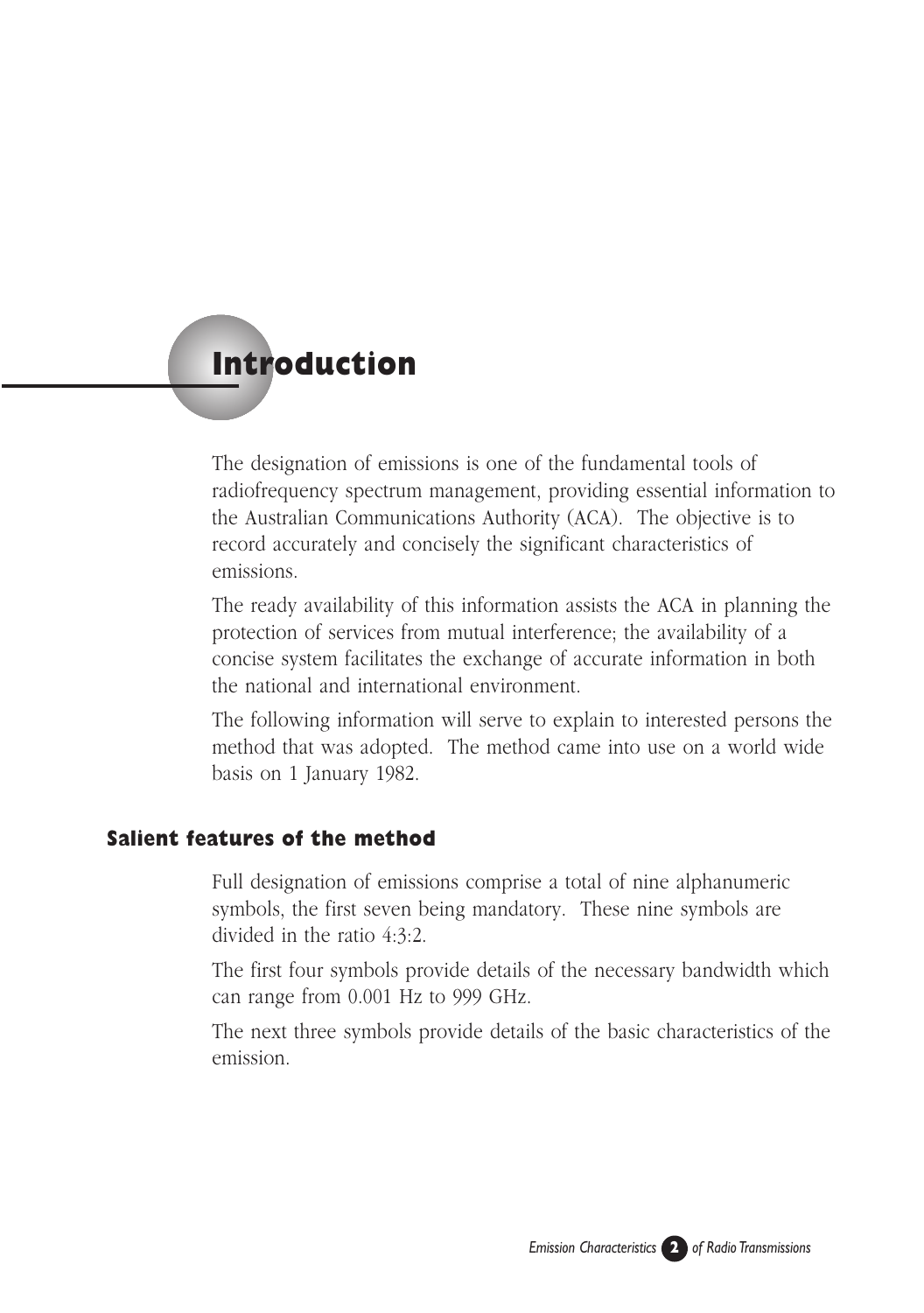The last two symbols, which are optional, describe any additional characteristics which may be useful in providing a more complete description of the emission.

# **The first four symbols**

The first four symbols provide details of the necessary bandwidth which is defined as:

"For a given class of emission, the width of the frequency band which is just sufficient to ensure the transmission of information at the rate and with the quality required under specified conditions."

The necessary bandwidth shall be expressed by three numerals and one letter. The letter occupies the position of the decimal point; it represents the Unit of Bandwidth and may be *H for Hertz*, *K for kilohertz*, *M for Megahertz* or *G for Gigahertz*. In order to avoid a given bandwidth being expressed in more than one way, depending upon the choice of the unit, it is specified that the first character shall be neither zero nor K, M, or G. It is further specified that the necessary bandwidth:

- between 0.001 and 999 Hz shall be expressed in Hz **(letter H)**;
- between 1.00 and 999 kHz shall be expressed in kHz **(letter K)**;
- between 1.00 and 999 MHz shall be expressed in MHz **(letter M)**;
- between 1.00 and 999 GHz shall be expressed in GHz **(letter G)**.

#### **The next three symbols**

These symbols describe the basic characteristics of the radio emission:

- 1. First symbol defines type of modulation of the main carrier;
- 2. Second symbol defines nature of signal(s) modulating the main carrier;
- 3. Third symbol defines type of information to be transmitted.

It is not possible to give the minimum required information on the emission without the use of all three symbols.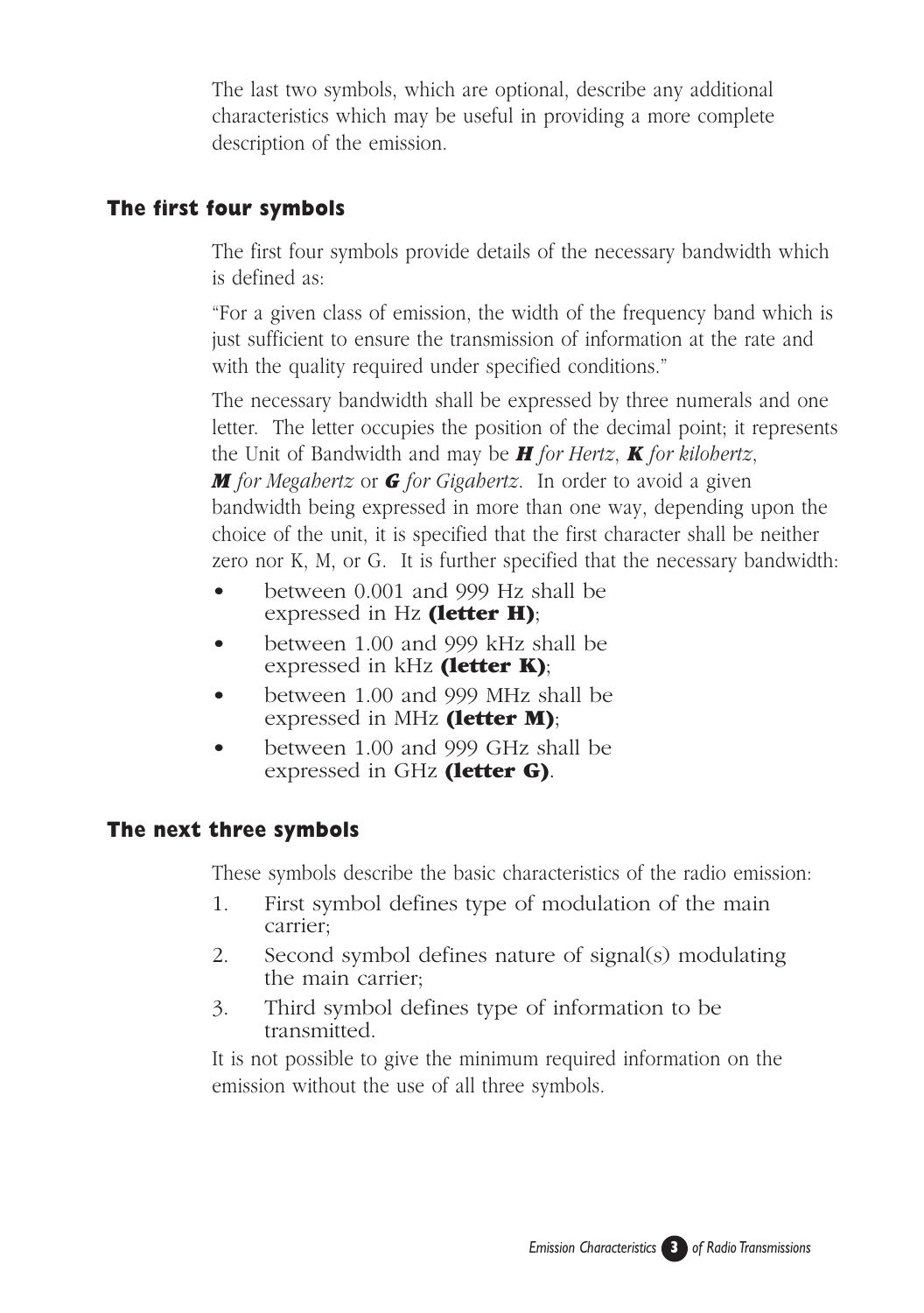|     | <b>1. First Symbol</b> - type of modulation<br>of the main carrier                                                                                                                            |                         |  |
|-----|-----------------------------------------------------------------------------------------------------------------------------------------------------------------------------------------------|-------------------------|--|
| (a) | Emission of an unmodulated carrier                                                                                                                                                            | N                       |  |
| (b) | Emission in which the main carrier is amplitude<br>modulated (including cases where sub-carriers are<br>angle modulated)                                                                      |                         |  |
|     | (i) Double sideband                                                                                                                                                                           | A                       |  |
|     | (ii) Single sideband, full carrier                                                                                                                                                            | $H_{\rm}$               |  |
|     | (iii) Single sideband, reduced or variable<br>level carrier                                                                                                                                   | R                       |  |
|     | (iv) Single sideband, suppressed carrier                                                                                                                                                      | J                       |  |
|     | (v) Independent sideband                                                                                                                                                                      | B                       |  |
|     | (vi) Vestigial sideband                                                                                                                                                                       | $\mathcal{C}$           |  |
| (c) | Emission in which the main carrier is angle<br>modulated                                                                                                                                      |                         |  |
|     | (i) Frequency modulation                                                                                                                                                                      | F                       |  |
|     | (ii) Phase modulation                                                                                                                                                                         | G                       |  |
| (d) | Emission in which the main carrier is amplitude<br>and angle modulated either simultaneously or<br>in a pre-established sequence<br>D                                                         |                         |  |
| (e) | Emission of pulses (1)                                                                                                                                                                        |                         |  |
|     | Unmodulated sequence of pulses<br>(i)                                                                                                                                                         | P                       |  |
|     | (ii) A sequence of pulses -                                                                                                                                                                   |                         |  |
|     | (1) modulated in amplitude                                                                                                                                                                    | Κ                       |  |
|     | (2) modulated in width/duration                                                                                                                                                               | L                       |  |
|     | (3) modulated in position/phase                                                                                                                                                               | М                       |  |
|     | (4) in which the carrier is angle modulated<br>during the period of the pulse<br>(5) which is a combination of the foregoing                                                                  | Q                       |  |
|     | or is produced by other means                                                                                                                                                                 | $\overline{\mathrm{V}}$ |  |
| (f) | Cases not covered above, in which an emission<br>consists of the main carrier modulated, either<br>simultaneously or in a pre-established sequence,<br>in a combination of two or more of the |                         |  |
|     | following modes; amplitude, angle, pulse                                                                                                                                                      | W                       |  |
| (g) | Cases not otherwise covered                                                                                                                                                                   | Χ                       |  |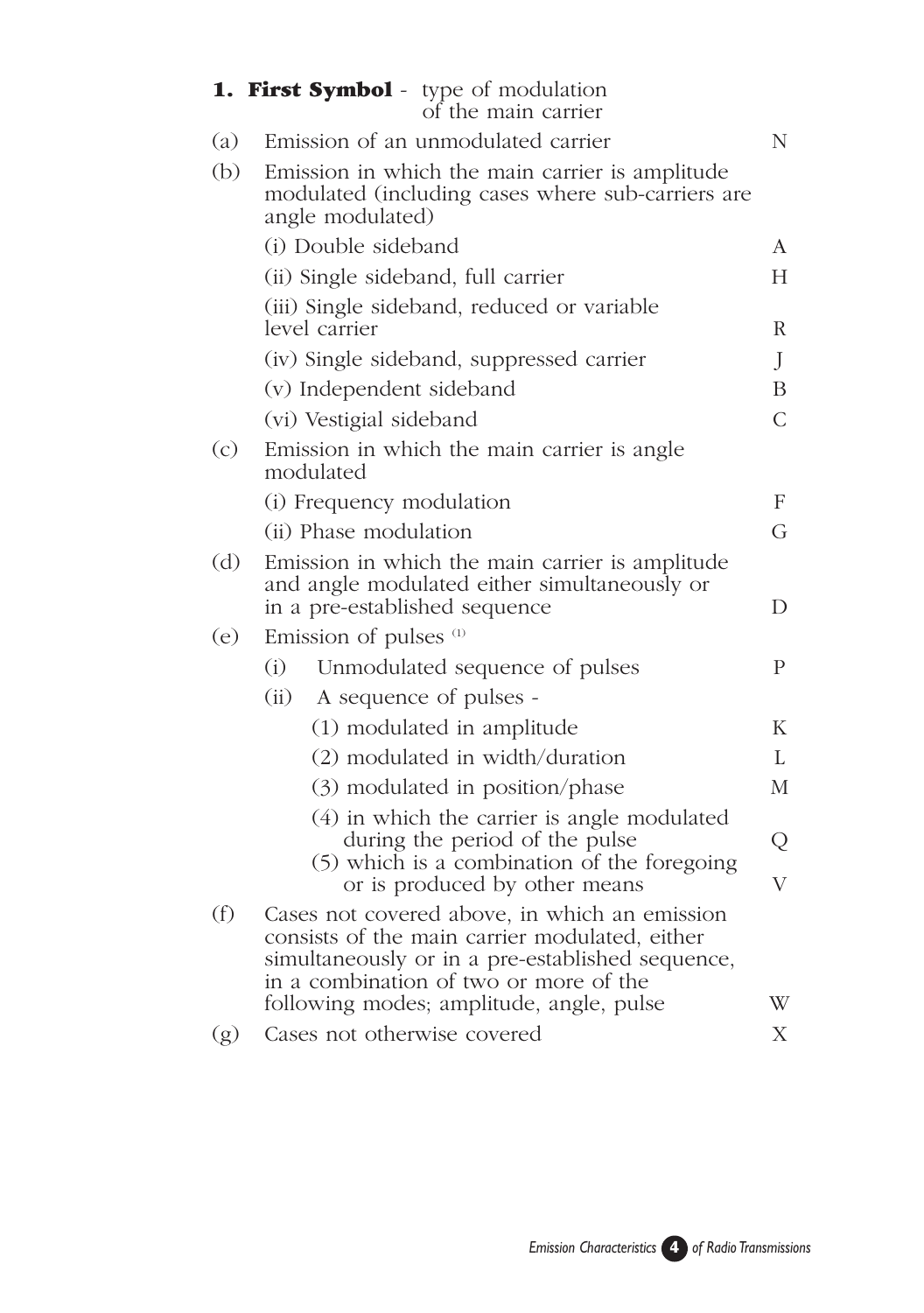| nature of signal $(s)$<br>2. Second Symbol - |                                                                                                                                                                          |                |  |
|----------------------------------------------|--------------------------------------------------------------------------------------------------------------------------------------------------------------------------|----------------|--|
|                                              | modulating the main carrier                                                                                                                                              | $\overline{0}$ |  |
| (a)                                          | No modulating signal                                                                                                                                                     |                |  |
| (b)                                          | A single channel containing quantized or digital<br>information without the use of a modulating<br>sub-carrier $^{(2)}$<br>$\mathbf{1}$                                  |                |  |
| (c)                                          | A single channel containing quantized or digital<br>information with the use of a modulating<br>sub-carrier<br>$\overline{2}$                                            |                |  |
| (d)                                          | $\overline{3}$<br>A single channel containing analogue information                                                                                                       |                |  |
| (e)                                          | Two or more channels containing quantized or<br>digital information<br>7                                                                                                 |                |  |
| (f)                                          | Two or more channels containing analogue<br>information<br>8                                                                                                             |                |  |
| (g)                                          | Composite system with one or more channels<br>containing quantized or digital information,<br>together with one or more channels containing<br>analogue information<br>9 |                |  |
| (h)                                          | Cases not otherwise covered<br>X                                                                                                                                         |                |  |
|                                              | <b>3. Third Symbol</b> - type of information<br>to be transmitted <sup>(3)</sup>                                                                                         |                |  |
| (a)                                          | No information transmitted                                                                                                                                               | $\mathbf N$    |  |
| (b)                                          | Telegraphy - for aural reception                                                                                                                                         | A              |  |
| (c)                                          | Telegraphy - for automatic reception<br>B                                                                                                                                |                |  |
| (d)                                          | Facsimile<br>$\mathsf{C}$                                                                                                                                                |                |  |
| (e)                                          | Data transmission, telemetry, telecommand                                                                                                                                | D              |  |
| (f)                                          | Telephony (including sound broadcasting)                                                                                                                                 | E              |  |
| (g)                                          | Television (video)<br>$\mathbf{F}$                                                                                                                                       |                |  |
| (h)                                          | Combination of the above                                                                                                                                                 | W              |  |
| (i)                                          | Cases not otherwise covered                                                                                                                                              | X              |  |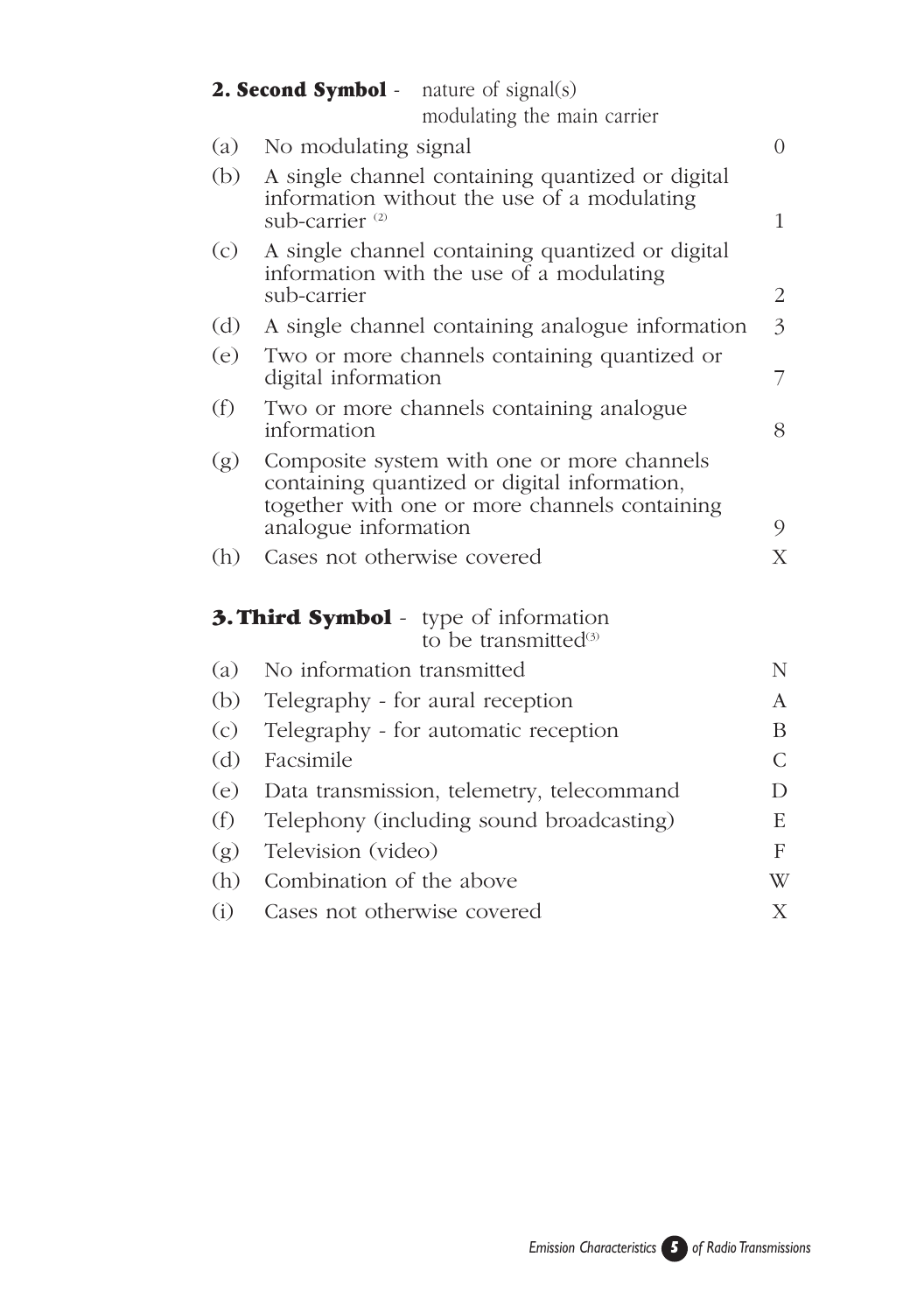### **The last two symbols**

These symbols describe any additional characteristics useful in providing a more complete description of the emission. The use of these symbols is optional; however, it is recommended these be employed when known:

- 1. The first symbol defines details of signal(s);
- 2. The second symbol defines nature of multiplexing.

*NOTE: In the ACA's radiofrequency database, where these symbols are not used, this will be indicated by a blank where each symbol would otherwise appear.*

#### **1. First Symbol** - details of signal(s)

| (a) | Two-condition code with elements of differing<br>numbers and/or durations                          | A              |
|-----|----------------------------------------------------------------------------------------------------|----------------|
| (b) | Two-condition code with elements of the same<br>numbers and duration without error-correction      | B.             |
| (c) | Two-condition code with elements of the same<br>numbers and duration with error-correction         | $\overline{C}$ |
| (d) | Four-condition code in which each condition<br>represents a signal element (of one or more bits)   |                |
| (e) | Multi-condition code in which each condition<br>represents a signal element (of one or more bits)  | E              |
| (f) | Multi-condition code in which each condition or<br>combination of condition represents a character |                |
| (g) | Sound of broadcasting quality (monophonic)                                                         | G              |
| (h) | Sound of broadcasting quality (stereophonic or<br>quadraphonic)                                    |                |
| (i) | Sound of commercial quality (excluding categories<br>given in sub-paragraphs (j) and (k) below)    | J              |
| (j) | Sound of commercial quality with the use of<br>frequency inversion or bandsplitting                | K              |
| (k) | Sound of commercial quality with separate<br>frequency modulated signals to control the            |                |
|     | level of demodulated signal                                                                        | L              |
| (1) | Monochrome                                                                                         | M              |
| (m) | Colour                                                                                             | N              |
| (n) | Combination of the above                                                                           | W              |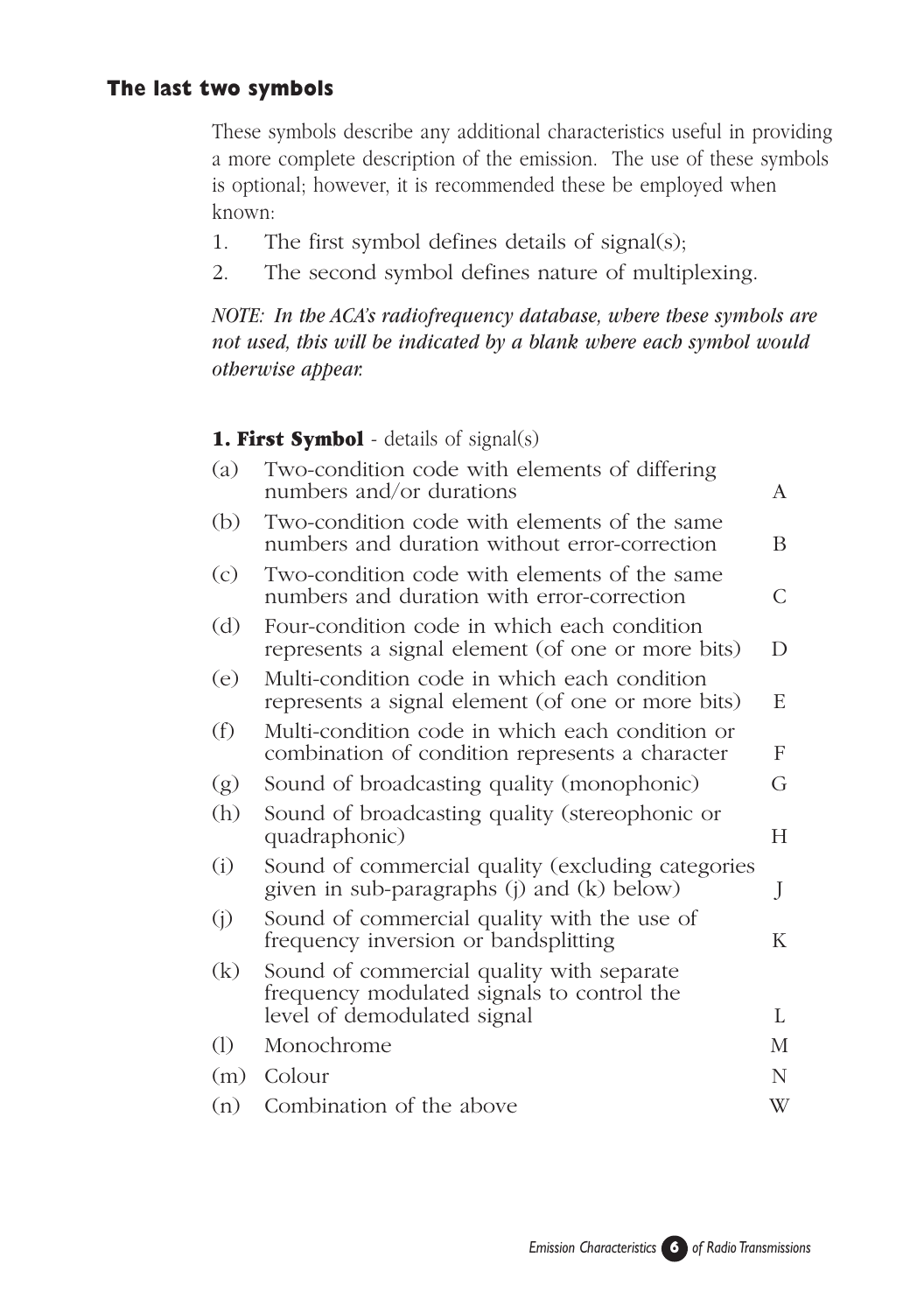|                                                  | (o) Cases not otherwise covered                                            |   |  |
|--------------------------------------------------|----------------------------------------------------------------------------|---|--|
| <b>2. Second Symbol</b> - nature of multiplexing |                                                                            |   |  |
| (a)                                              | None                                                                       |   |  |
| (b)                                              | Code-division multiplex $(4)$                                              |   |  |
| (c)                                              | Frequency-division multiplex                                               | F |  |
| (d)                                              | Time-division multiplex                                                    |   |  |
| (e)                                              | Combination of frequency-division multiplex<br>and time-division multiplex | W |  |
| (f)                                              | Other types of multiplexing                                                |   |  |

#### *NOTES*

- *(1) Emissions, where the main carrier is directly modulated by a signal which has been coded into quantized form (e.g. pulse code modulation) should be designated under 1(a) and 1(c) of the section headed "The Next Three Symbols".*
- *(2) This excludes time-division multiplex.*
- *(3) In this context the word "information" does not include information of a constant unvarying nature such as provided by standard frequency emissions, continuous wave and pulse radars, etc.*
- *(4) This includes bandwidth expansion techniques.*